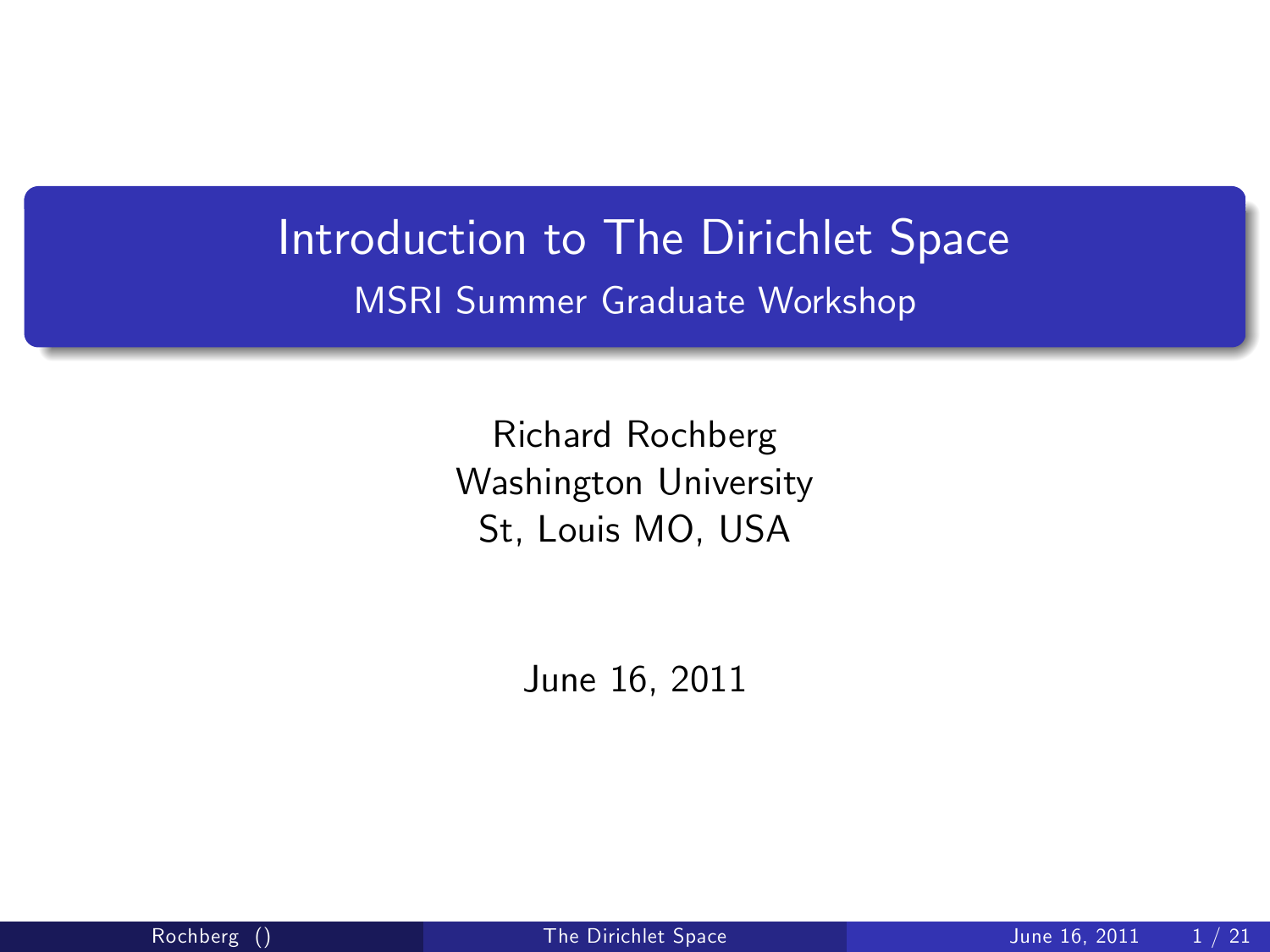### **Overview**

Study of the Dirichlet space is an area where many different viewpoints and techniques come together. I will discuss many of the themes and tools. The discussion will generally be informal and sketchy.

The choice of particular topics is influenced by my attempt to build a few coherent narratives and, of course, by my own interests.

I will give five talks.

- **1** Introduction to the Dirichlet space
- **2** Multipliers and Carleson Measures
- <sup>3</sup> Interpolation and the Pick Property
- 4 Zero Sets
- <sup>5</sup> Discrete Models

I will be here for the entire program and would be glad to talk to any of you about the material any time.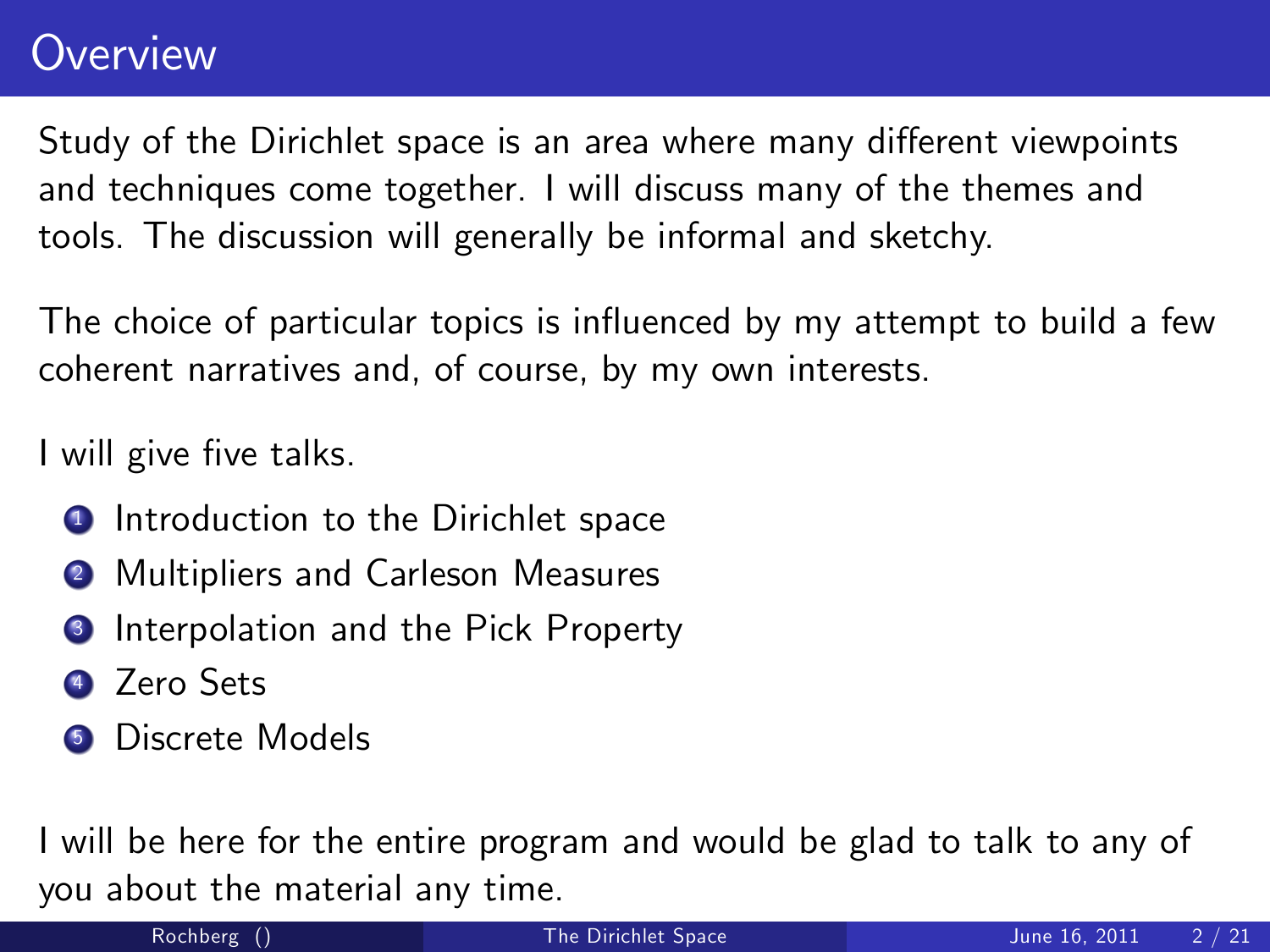# The Dirichlet Space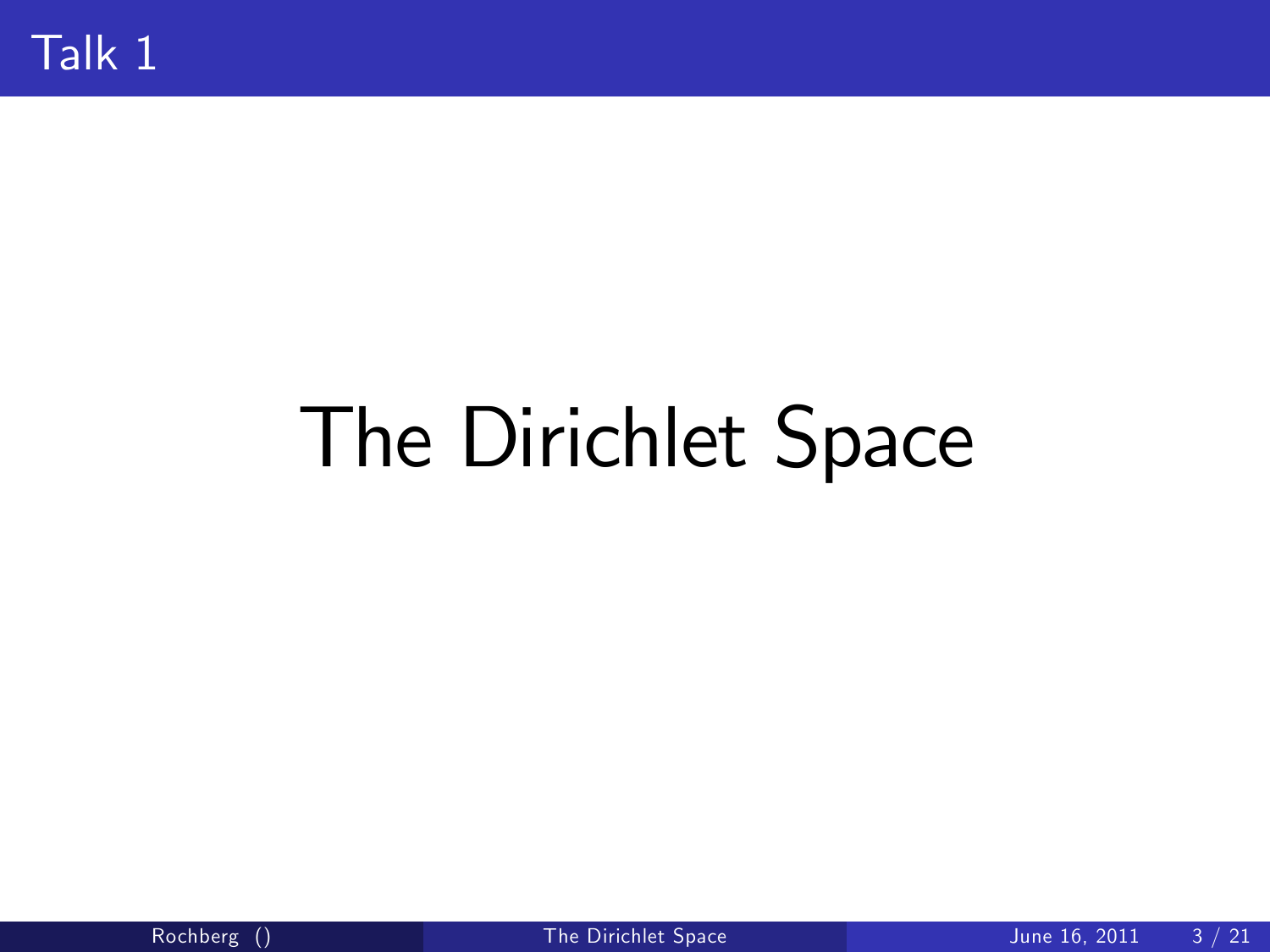• For 
$$
f(z) = \sum a_n z^n \in Hol(D)
$$
 set

$$
\mathcal{D}(f) = \frac{1}{\pi} \int \int_{\mathbb{D}} |f'(z)|^2 dxdy = \sum_{n=1}^{\infty} n |a_n|^2
$$
  
= (area  $f(\mathbb{D})$  with multiplicity)<sup>2</sup>

• The Dirichlet space is

$$
\mathcal{D} = \{f \in Hol(D) : \mathcal{D}(f) < \infty\}
$$

Using  $\|f\|^2 = |a_0|^2 + \mathcal{D}(f)$  and the associated inner product,  $\langle f, g \rangle$ ,  $D$  is a Hilbert space.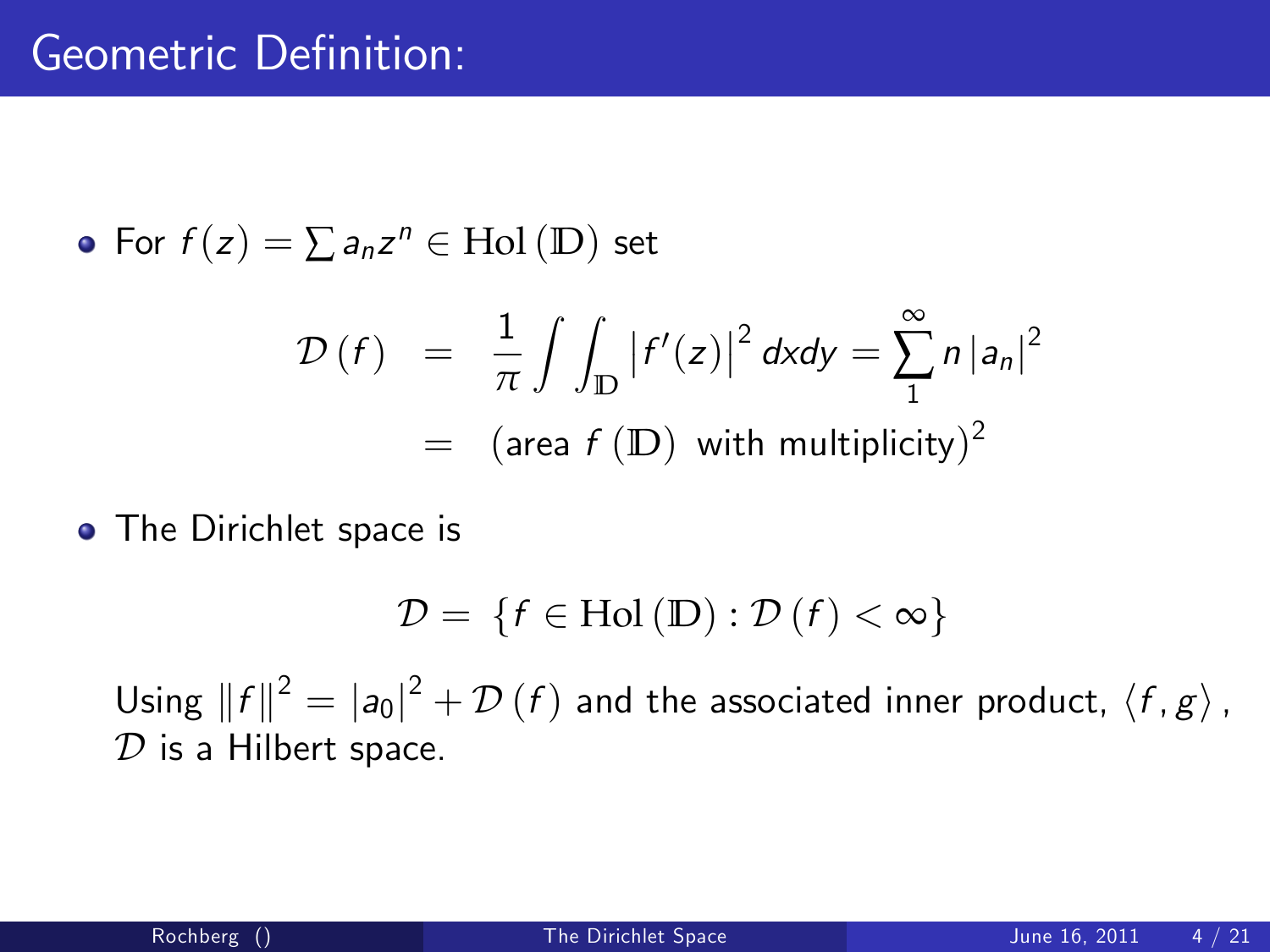- $\bullet$  The monomials are orthogonal and the polynomials are dense in  ${\cal D}$ . The set  $\{1\} \cup \{nz^n\}_1^\infty$  $\frac{1}{1}$  is an orthonormal basis.
- The definition of  $\mathcal D$  is, almost, but not quite, strong enough to force  $\mathcal{D} \subset A(\mathbb{D})$  the algebra of functions in Hol( $\mathbb{D}$ ) which extend continuously to the boundary. Functions with  $\sum_{1}^{\infty} n \log n |a_n|^2 < \infty$ are in  $A(D)$ . The fact that  $D$  contains the Riemann map onto any simply connected domain of finite area shows the general  $f \in \mathcal{D}$  need not extend continuously to the boundary and it also shows that  $D$ contains unbounded functions. The inclusion  $A(D) \subset D$  also fails; if that inclusion held it would be continuous, but the monomials are a bounded set in  $A(D)$  and an unbounded set in  $D$ .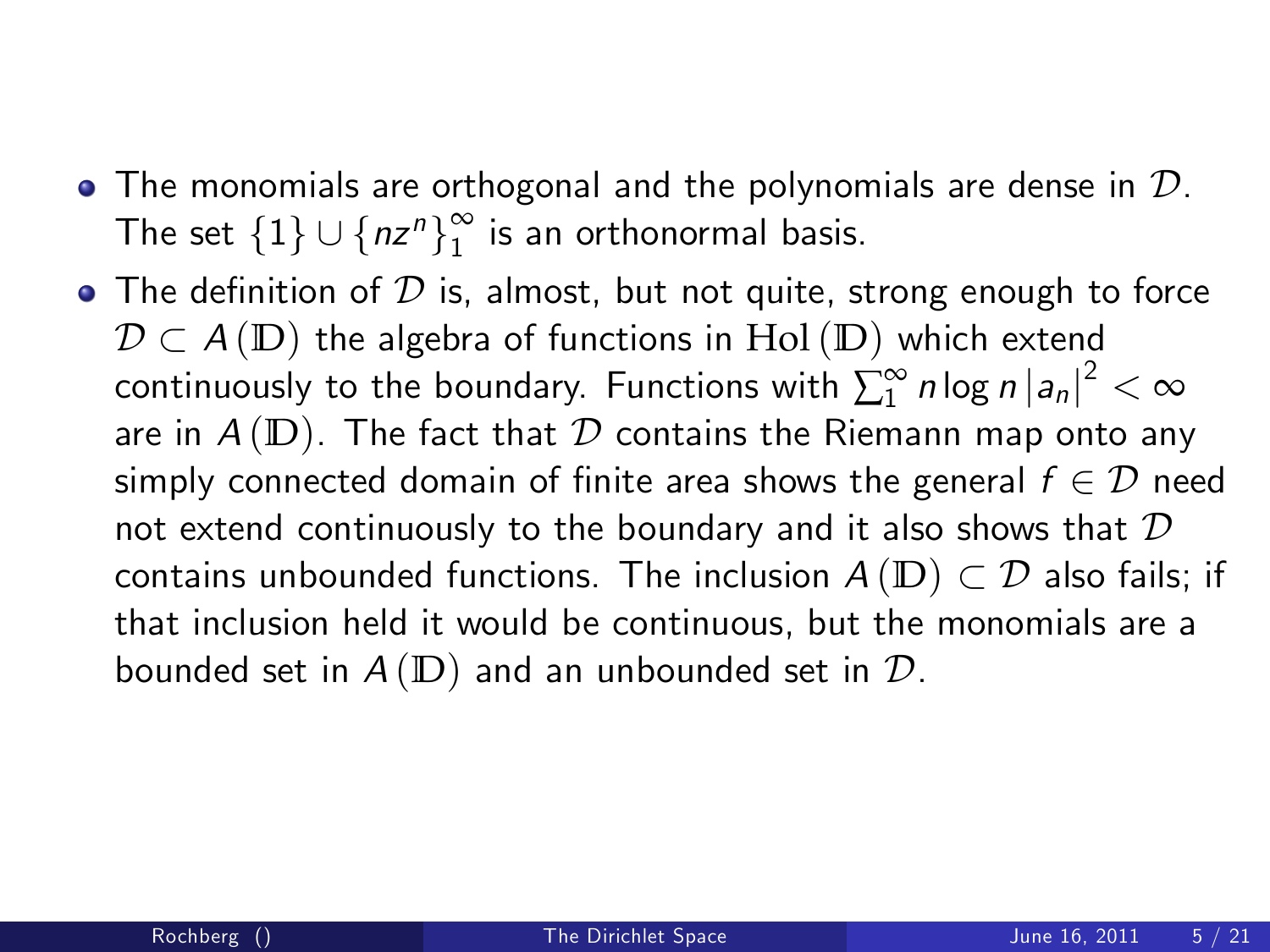# Reproducing Kernels

- $\bullet$  A Hilbert spaces with reproducing kernels (  $=$  reproducing kernel Hilbert space  $=$  RKHS) is a Hilbert space whose vectors are functions on a set  $X$  and with the evaluation at points of  $X$  being continuous. Those continuous point evaluation functionals are realized by the reproducing kernels:  $f \rightarrow f(x) = \langle f, k_x \rangle$ .
- In an RKHS it is possible to define pointwise products of Hilbert space vectors. This additional structure leads to the distinctive aspects of the theory of RKHS. Hilbert spaces of holomrophic functions generally have this additional structure.  $\mathit{L}^2(0,1)$  does not.
- The general formula for the reproducing kernel is  $k_z(w) = \sum e_n(z) e_n(w)$  with  $\{e_n\}$  any orthonormal basis. For the Dirichlet space we get  $k_z(w) = 1 + \log \{1/(1 - \bar{z}w)\}\.$
- We have

$$
||k_z||^2 = \langle k_z, k_z \rangle = k_z(z) = 1 + \log \frac{1}{1 - |z|^2}.
$$

We denote the normalized kernel by  $\hat{k}_z$ ;  $\hat{k}_z = k_z / ||k_z||$  .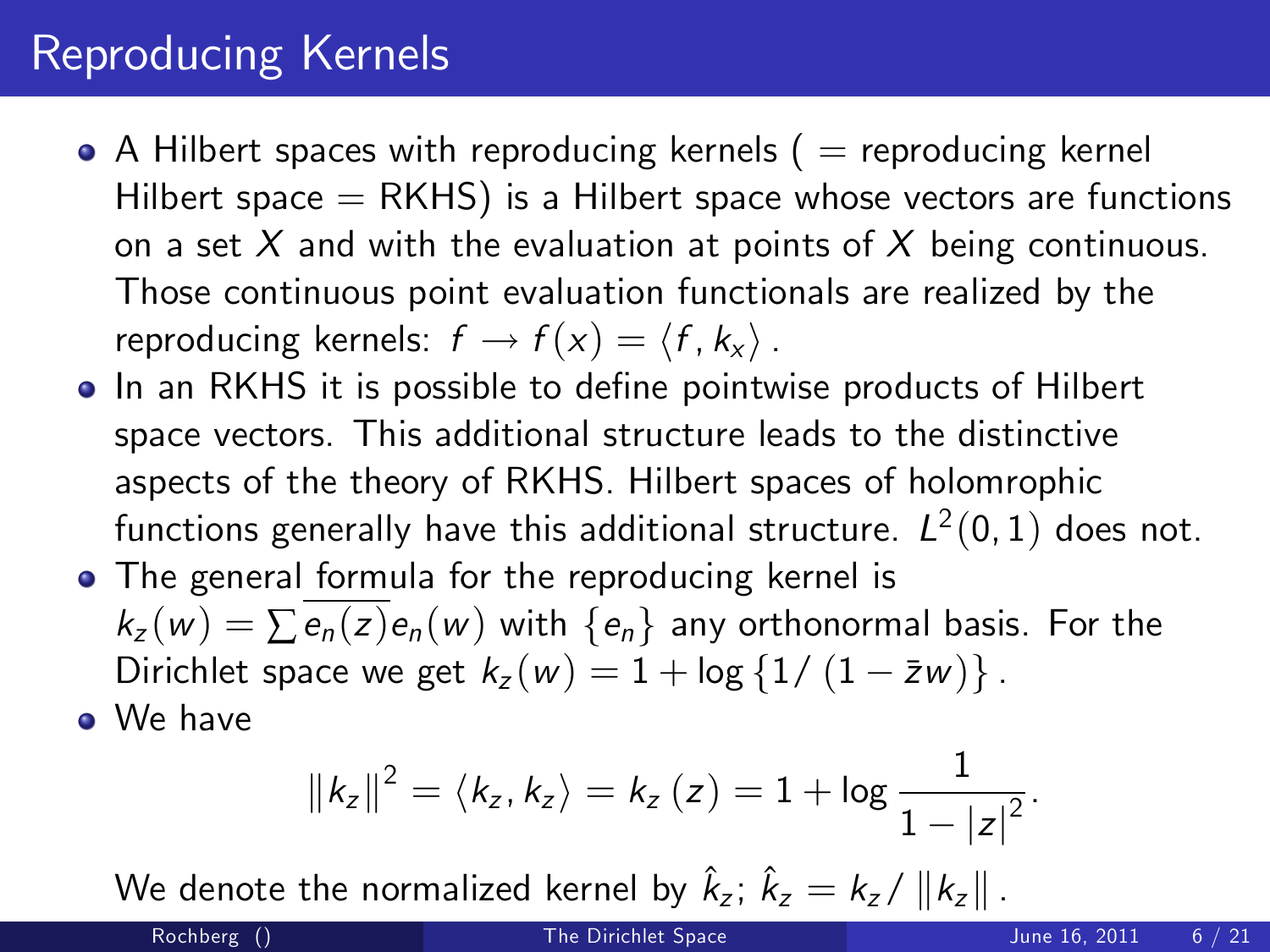#### Two Other Hilbert Spaces: The Hardy Space

The Hardy space.  $H^2=H^2\left(\mathbb{D}\right)^2$ 

$$
H^{2} = \left\{ f \in Hol(\mathbb{D}) : f = \sum a_{n} z^{n}, ||f||^{2} = \sum |a_{n}|^{2} < \infty \right\},
$$
  

$$
= \left\{ f \in Hol(\mathbb{D}) : ||f||^{2} = \limsup_{r \nearrow 1} \int_{0}^{2\pi} \left| f(re^{i\theta}) \right|^{2} d\theta / 2\pi < \infty \right\}
$$
  

$$
= \left\{ f \in L^{2}(\mathbb{T}) : f \sim \sum_{0}^{\infty} a_{n} e^{in\theta}, ||f||^{2} = \sum_{0}^{\infty} |a_{n}|^{2} < \infty \right\}.
$$

• The reproducing kernel (Cauchy kernel, Szegö Kernel) is  $k_z(w) = (1 - \bar{z}w)^{-1}$ .  $\dot{H}^2$  is a closed subspace of  $L^2(\mathbb{T}, d\theta/2\pi)$ . The map

$$
\digamma \to \langle \digamma, k_z \rangle_{L^2(\mathbb{T})}
$$

gives the orthogonal projection (Cauchy-Szegö projection) of  $L^2$  (T) onto  $H^2$ .

,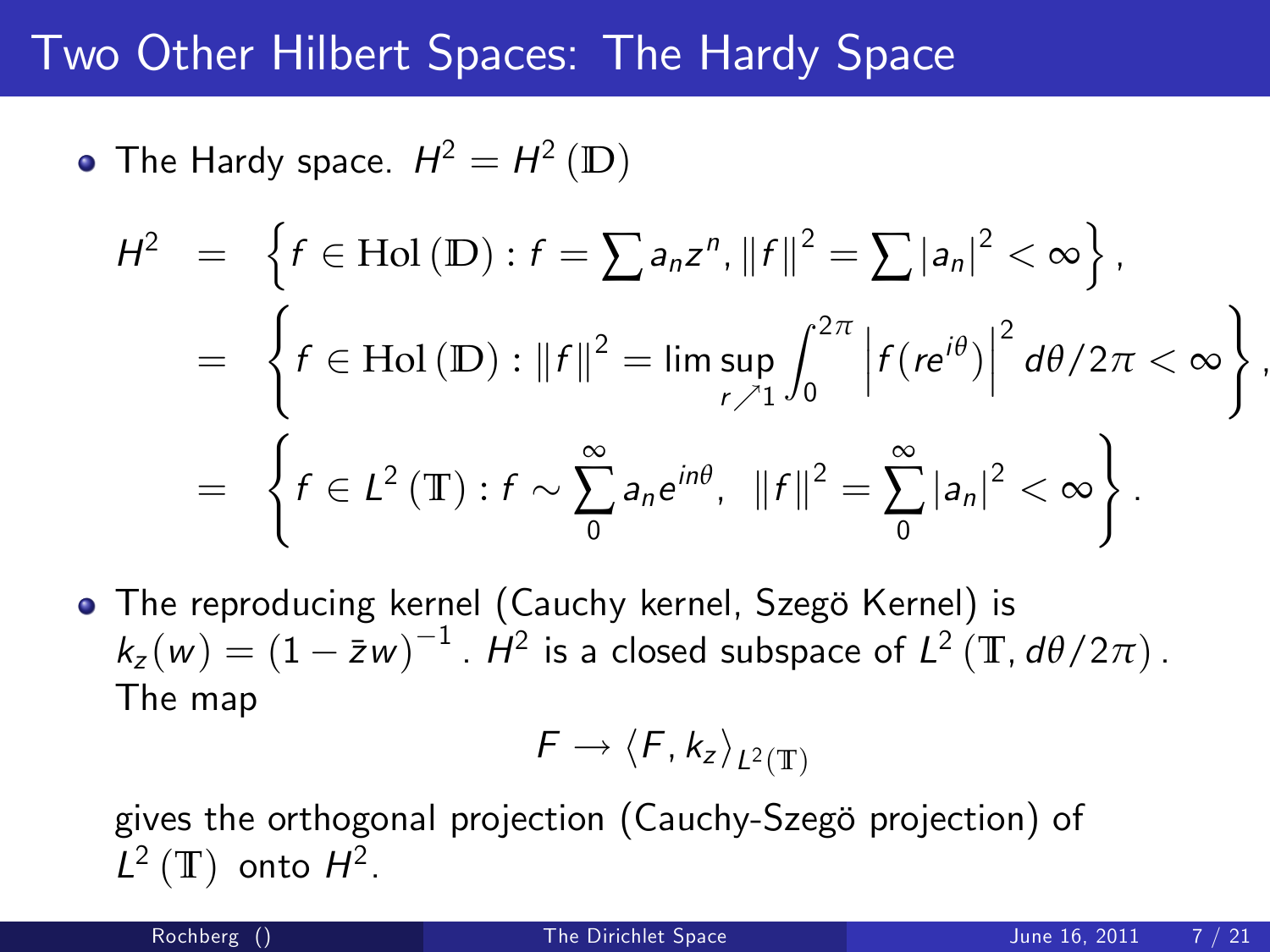## Two Other Hilbert Spaces: The Bergman Space

• The Bergman space. 
$$
A^2 = A^2
$$
 (D)

$$
\mathcal{A}^{2} = \left\{ f \in Hol(D) \cap L^{2}(D, \frac{dxdy}{\pi}), ||f||^{2} = \int_{D} |f|^{2} \frac{dxdy}{\pi} < \infty \right\}
$$

$$
= \left\{ f \in Hol(D), f = \sum a_{n} z^{n}, ||f||^{2} = \sum \frac{|a_{n}|^{2}}{n+1} < \infty \right\}.
$$

• For 
$$
\mathcal{A}^2
$$
 the reproducing Kernel (Bergman Kernel) is  $k_z(w) = (1 - \bar{z}w)^{-2}$ .  $\mathcal{A}^2$  is a closed subspace of  $L^2$  (D,  $dx\,dy / \pi$ ). The map

$$
\digamma \to \langle \digamma, k_z \rangle_{L^2(\mathbb{D})}
$$

gives the orthogonal projection (Bergman projection) of L 2 (**D**) onto  $\mathcal{A}^2$ .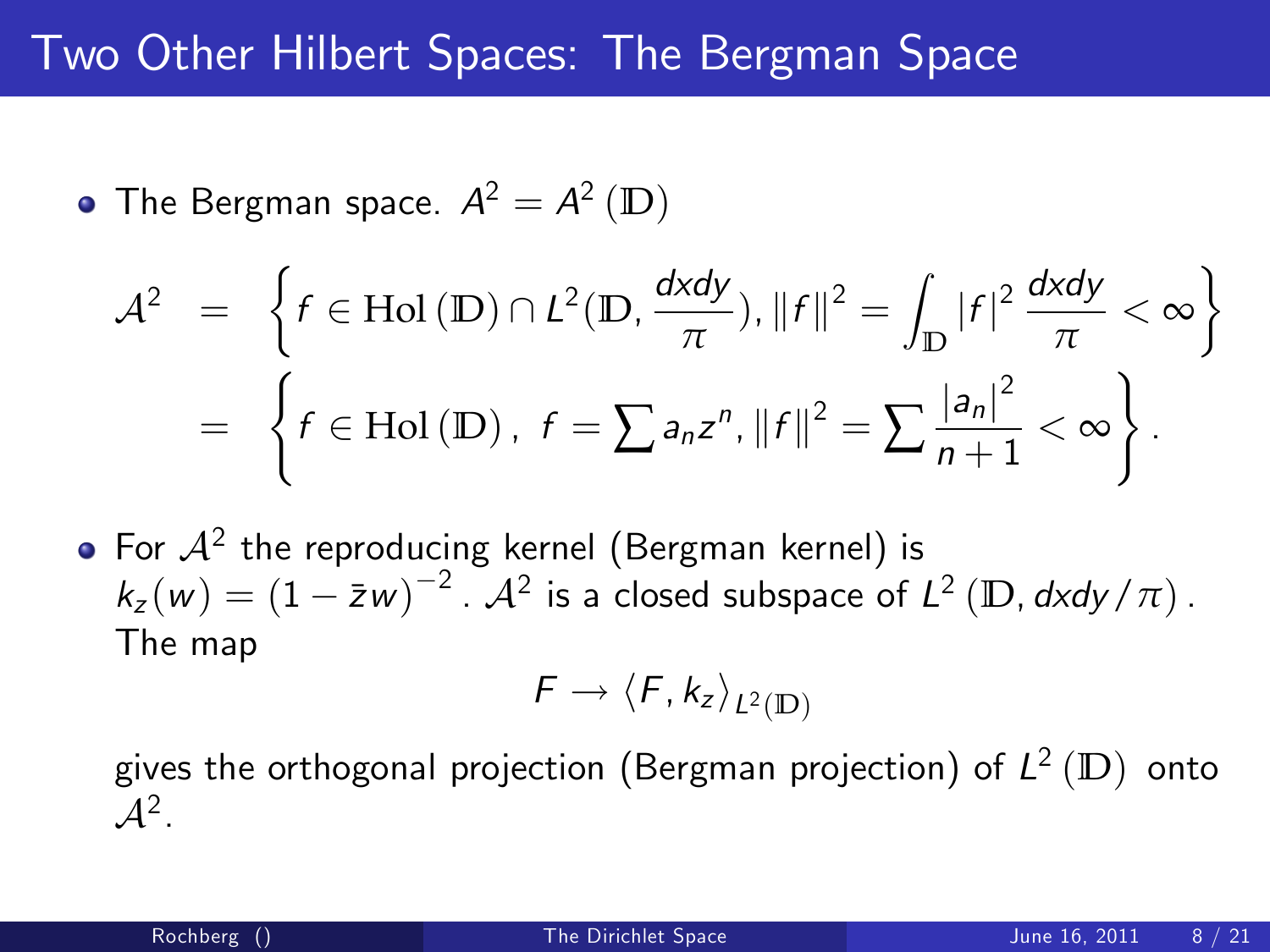- $\mathcal D$  is not a subspace of any  $L^2(X,d\mu)$ . That leads to a less important role for measure theory in the study of  $D$  and a more important role for potential theory.
- By comparing the formulas for the norms we see

$$
\mathcal{D} \quad \subset \quad H^2 \subset \mathcal{A}^2,
$$
  

$$
\mathcal{D} \quad = \quad \{ f \in Hol(\mathbb{D}) : f' \in \mathcal{A}^2 \}.
$$

• One can introduce a notion of half-order differentiation and integration and produce versions of the last statement which also involve  $\mathcal{H}^2$ . Potential operators carry functions back and forth between these three spaces.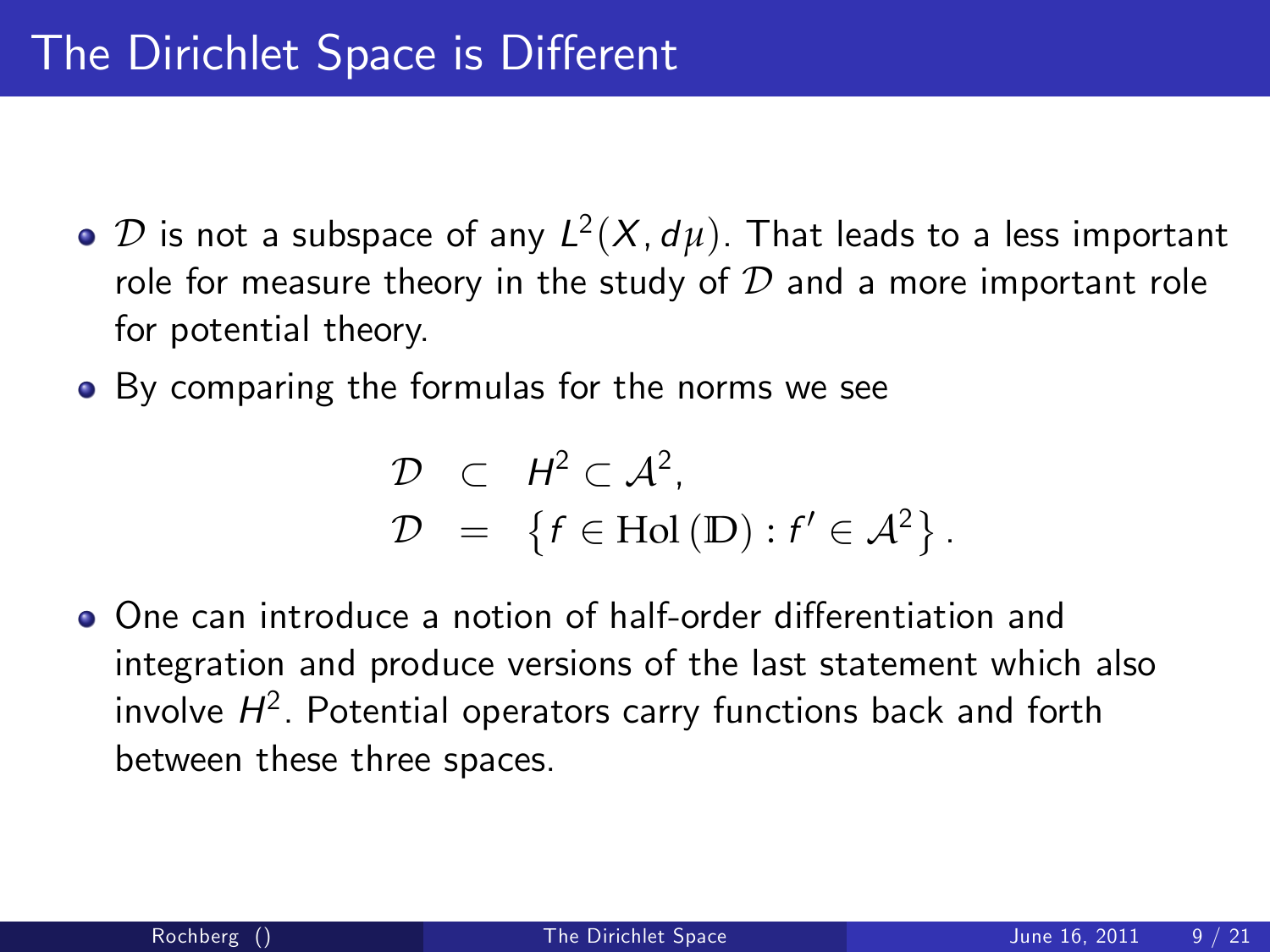- An equivalent norm for  $\mathcal D$  is given by  $||f||^2 = \sum_{0}^{\infty} (n+1) |a_n|^2$  . This norm does not have a clean geometric interpretation.
- On the other hand, the associated kernel function,  $-(\bar{z}w)^{-1}\log(1-\bar{z}w)$ , has an important and striking algebraic/analytic property, the complete Pick property, which we will discuss later.
- Most results can be presented comfortably using either norm, however the discussion of Carleson's formula uses the first norm, the discussion of Pick interpolation the second; hopefully......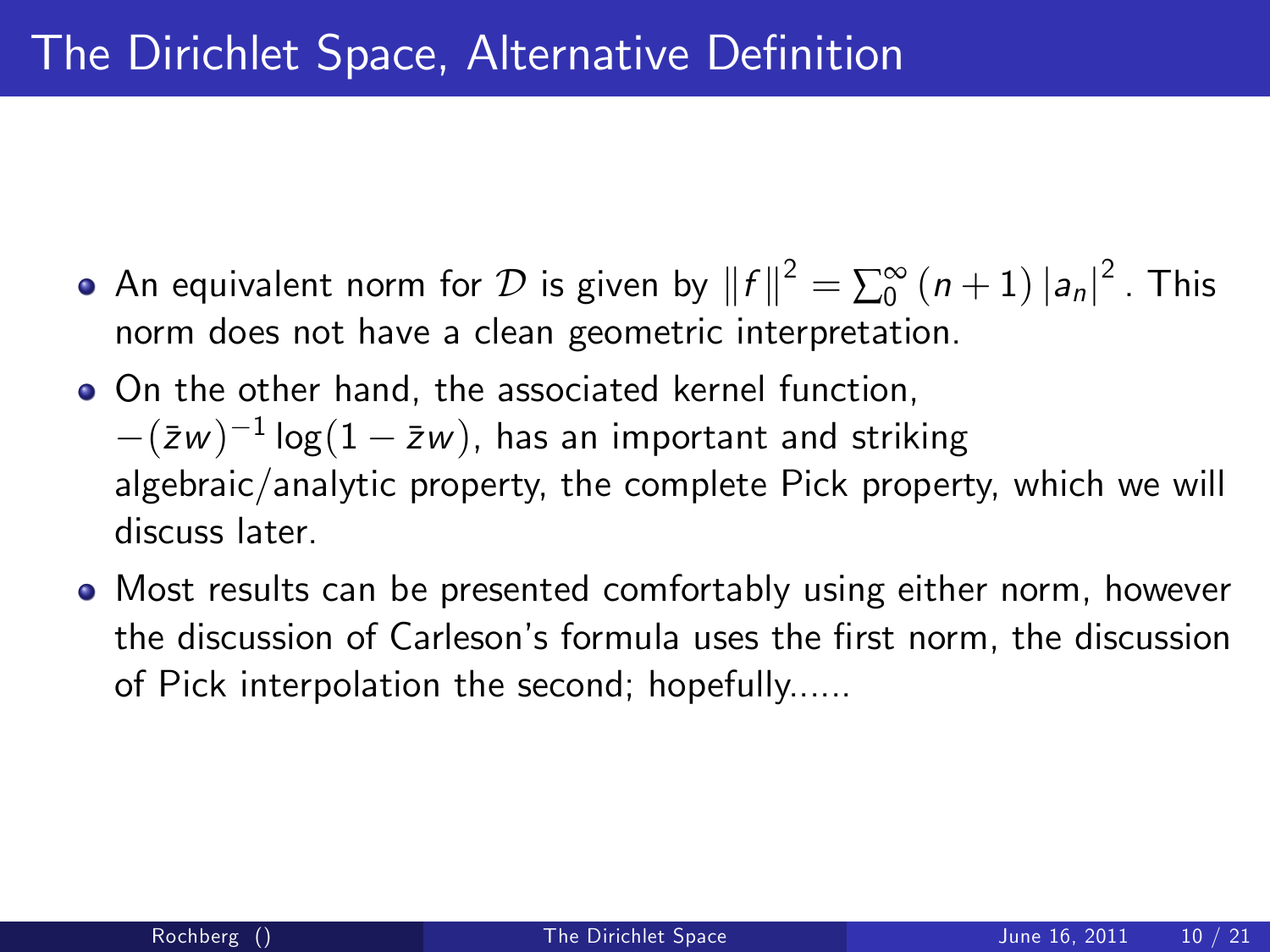## Boundary Value Theory

- Because  $\mathcal{D}\subset H^2$  we have access to the Hardy space boundary value theory:
- Any  $f = \sum a_n z^n \in H^2$  has radial (in fact, nontangential) boundary values a.e. The boundary value function is in  $L^2(\mathbb{T})$  and its Fourier coefficients are the  ${a_n}$ . We will identify the function and its boundary values whenever convenient and without further comment.



Nontangential approach

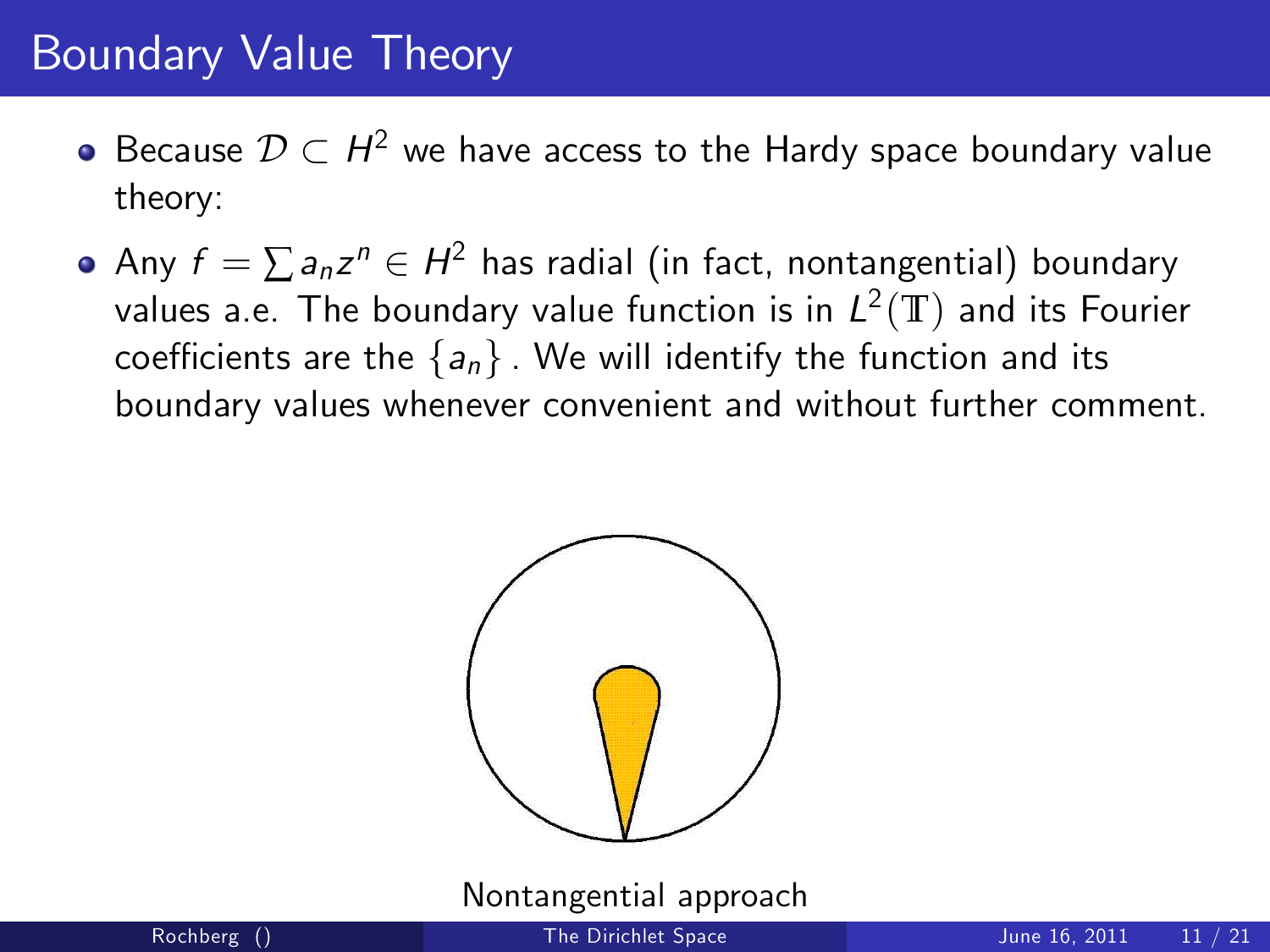$\bullet$  For  $f \in \mathcal{D}$  much more is true. Such f have radial limits off much smaller exceptional set (capacity zero, of which more later). Alternatively, if we are willing to accept a much large exceptional set, a set of measure zero, we can have a much larger approach regions. For  $e^{i\theta} \in \mathbb{T}$  set

$$
NRS\left(e^{i\theta}\right) = \left\{ z \in \mathbb{D} : \left| z - e^{i\theta} \right| \leq \left| \log(1 - |z|) \right|^{-1} \right\}
$$

• Theorem: (Nagel, Rudin, Shapiro 1982): Given  $f \in \mathcal{D}$  there is an  $\mathsf{exceptional}\; \mathsf{set}\; E \subset \mathbb{T},\; |E|=0\; \mathsf{so}\; \mathsf{that}\; \mathsf{for}\; \mathsf{each}\; \mathsf{e}^{i\theta} \in \mathbb{T}\setminus E$ 

$$
\lim_{\substack{z \to e^{i\theta} \\ z \in \text{NRS}(e^{i\theta})}} f(z) \text{ exists.}
$$

There are two proofs, both are hard.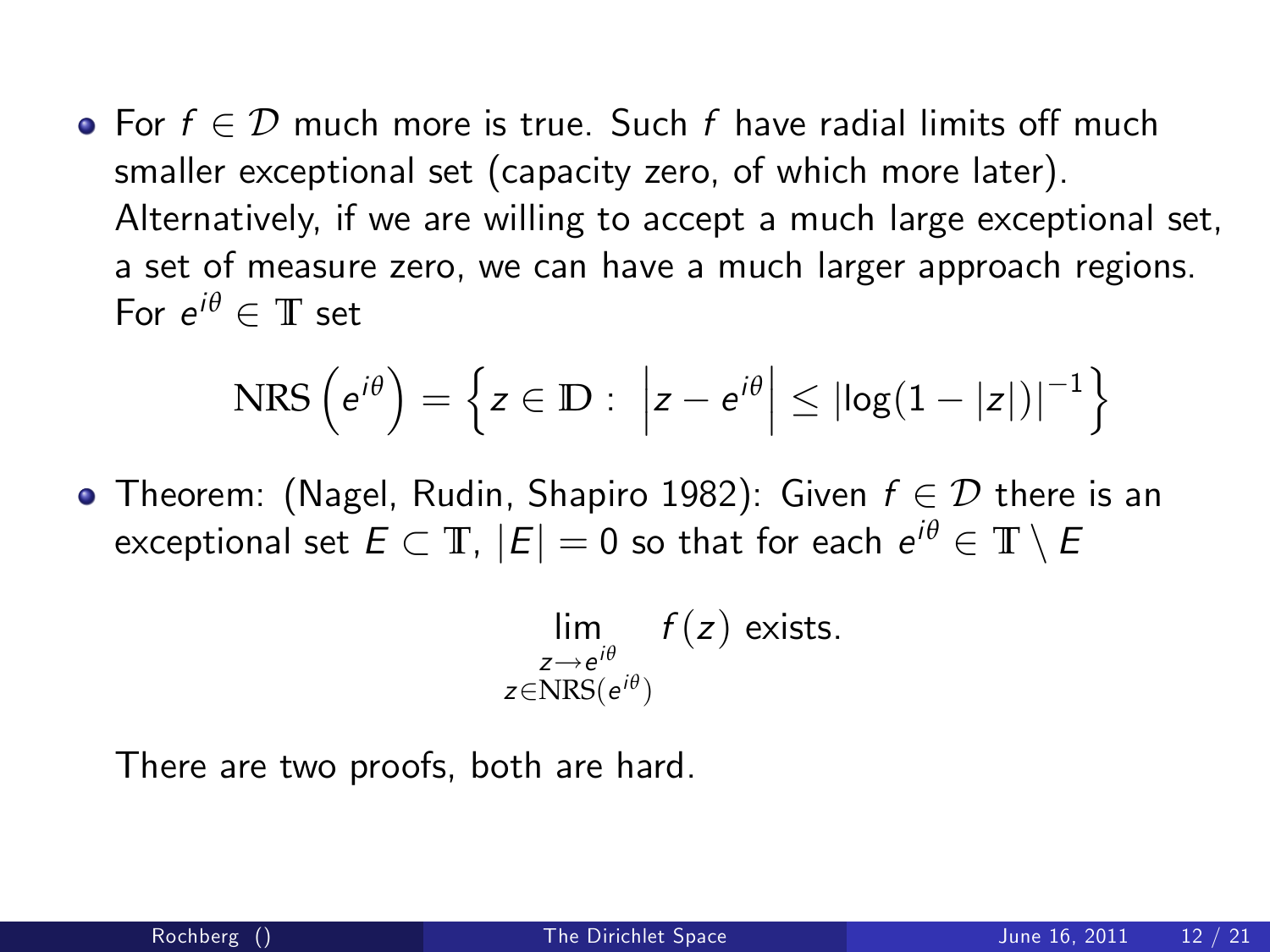The boundaries of the regions  $\operatorname{NRS}\left(e^{i\theta}\right)$  have infinite order contact with the circle.



 $\bullet$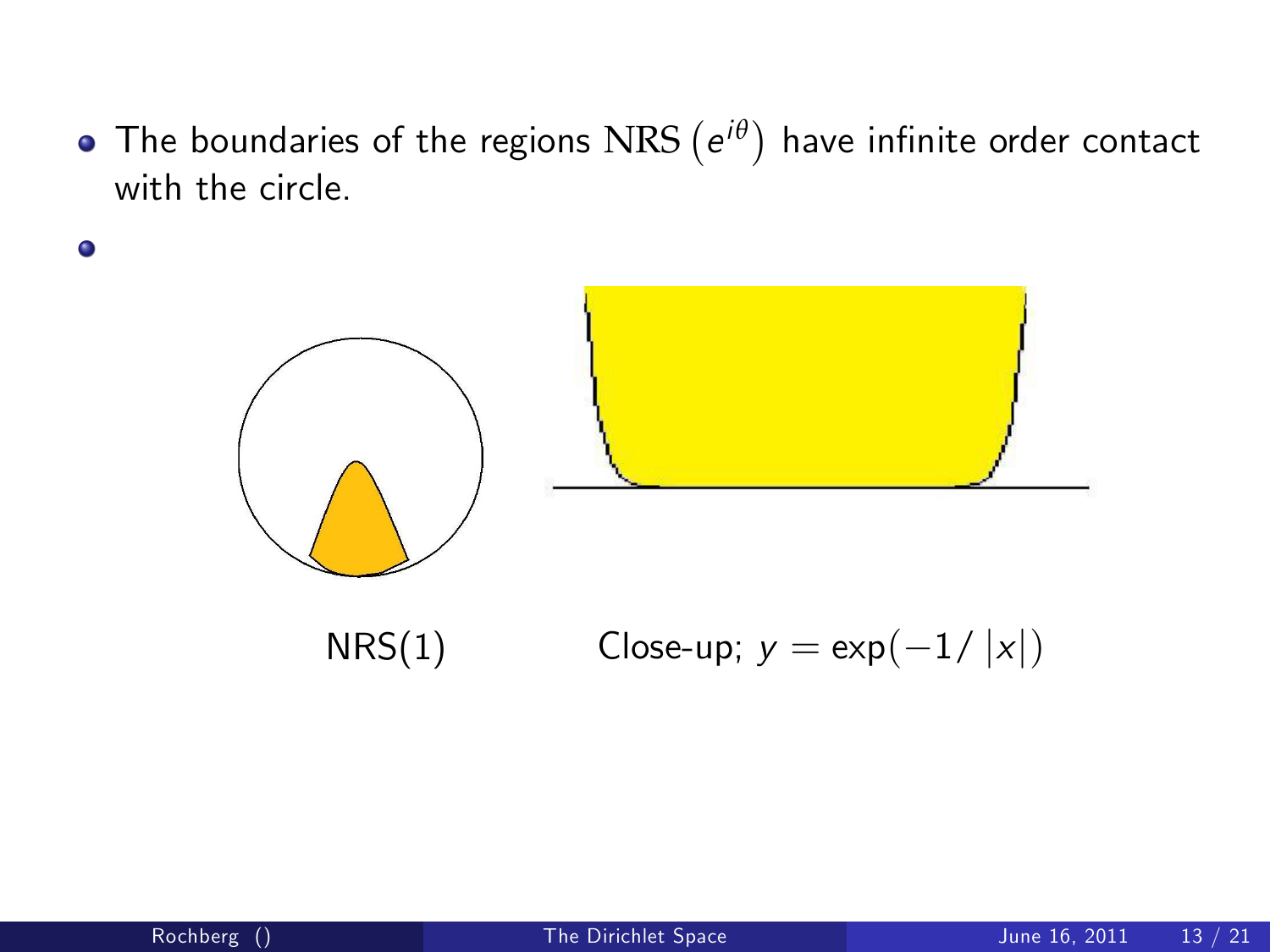Because  $\mathcal{D}\subset H^2$  we also have access to the Hardy space factorization theory:

If  $f \in H^2$  then its zero set,  $Z = \{z_j\}_{j=1}^{\infty}$  $\sum\limits_{j=1}^{\infty}$  , satisfies the *Blaschke* condition

<span id="page-13-0"></span>
$$
\sum (1-|z_i|) < \infty. \tag{B}
$$

The associated Blaschke product is

$$
B_f(z) = B_Z(z) = \prod_{i=1}^{\infty} \frac{\bar{z}_i}{|z_i|} \frac{z_i - z}{1 - \bar{z}_i z}.
$$

[\(B\)](#page-13-0) insures that the product converges. Its zero set is exactly Z.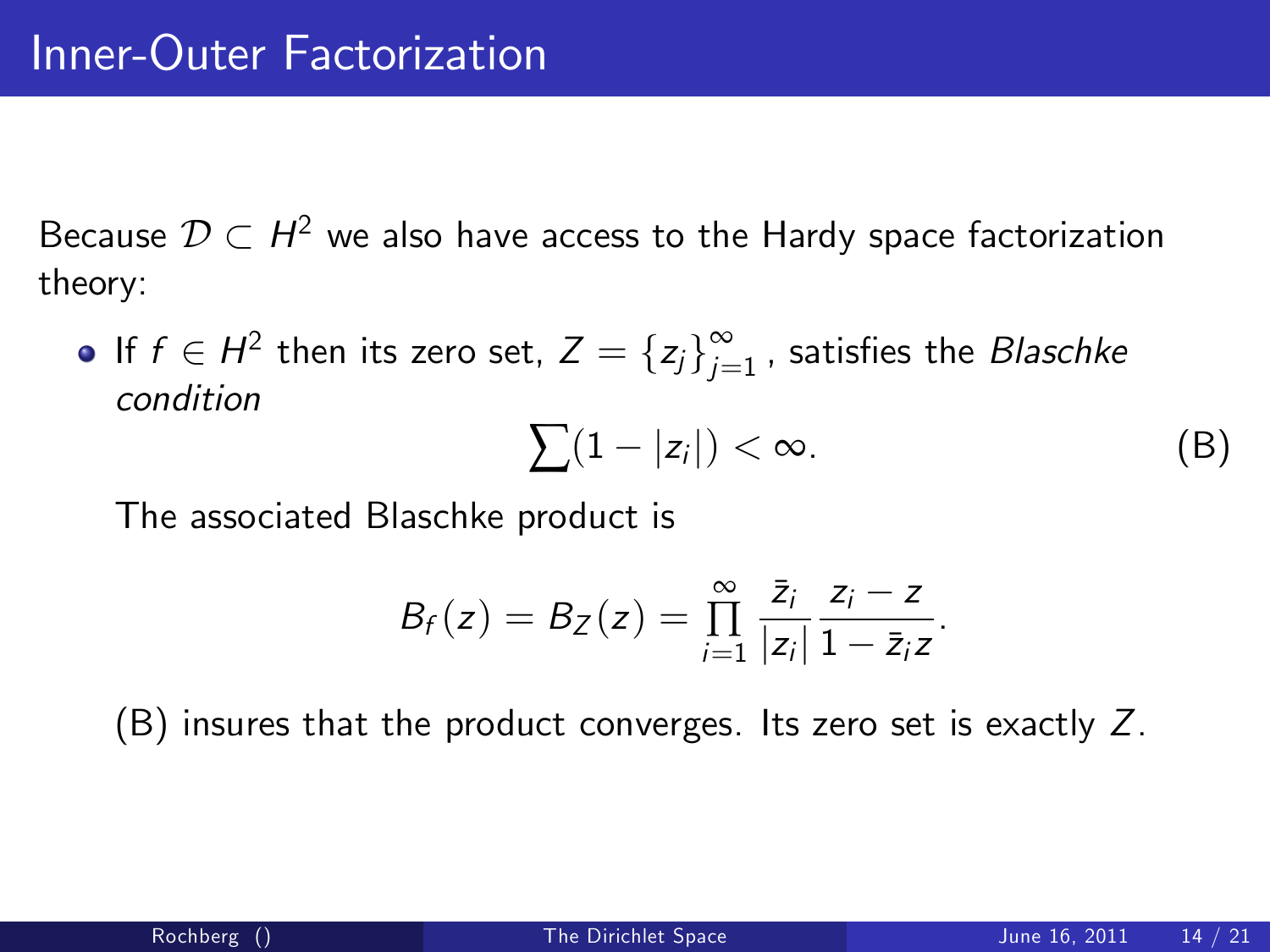Set

$$
O_f(z) = \exp\left\{\frac{1}{2\pi}\int_{\mathbb{T}}\frac{e^{it}+z}{e^{it}-z}\log|f(e^{it})|dt\right\}.
$$
 (out)

 $\bullet$  There is a unimodular constant  $c$  and a finite positive Borel measure  $\mu_f$  on  $\mathbb{T}$ ,  $\mu_f \perp d\theta$ , so that, if we set

$$
S_f(z) = \exp\left\{-\int_{\mathbb{T}} \frac{e^{it} + z}{e^{it} - z} d\mu_f(t)\right\},\,
$$

then we can form a factorization of f :

<span id="page-14-0"></span>
$$
f=cB_fS_fO_f.
$$

The functions  $B_f,~S_f,$  and  $O_f,$  are called, respectively, the Blaschke, singular, and outer factors of  $f$ . The function  $I_f=cB_fS_f$  is called the inner factor of  $f$  and the representation  $f=I_fO_f$  is called the inner-outer factorization of f .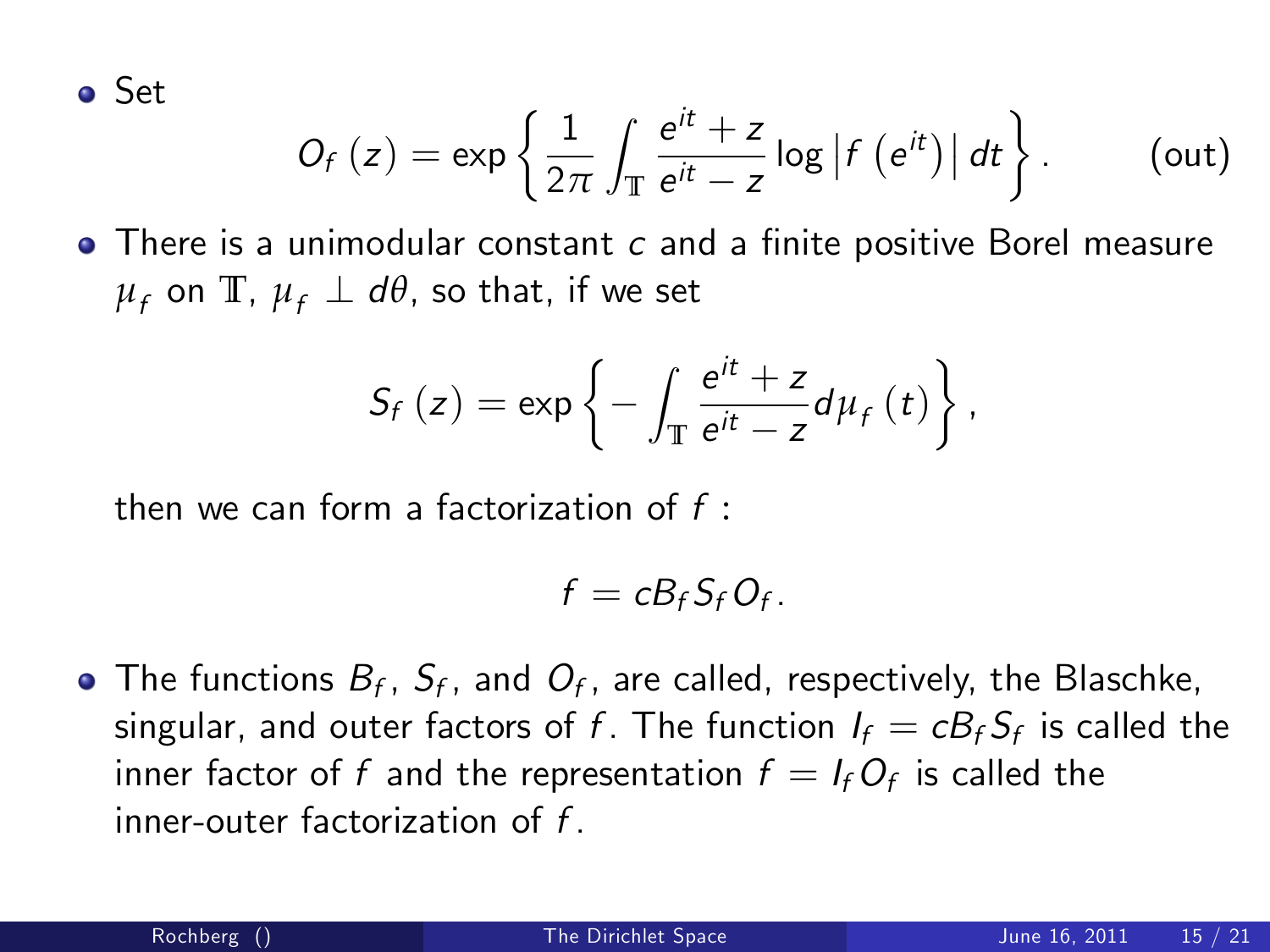- At almost every boundary point  $|B_f| = |S_f| = 1$ , and  $|f| = |O_f|$ . In particular each factor is in  $H^2$  and  $||B_f||_{H^2} = ||S_f||_{H^2} = 1$ ,  $\left\Vert O_f\right\Vert_{H^2}=\left\Vert f\right\Vert_{H^2}$  . Thus  $O_f$  is a zero-free function which carries the size of  $f$ ;  $B_f$  carries the zeros, and  $S_f$ , which tends to zero strongly near the support of  $\mu_f$ , carries information about how  $f$  approaches zero near the boundary of the disk.
- Conversely, if  $B_f$  and  $S_f$  are as described,  $|f(e^{i\theta})|$  is specified on the boundary subject to

$$
\int_{\mathbb{T}} |f|^2 < \infty, \\
-\int_{\mathbb{T}} 0 \wedge \log |f| < \infty \qquad (\log)
$$

and  $O_{\mathsf{f}}$  is defined by [\(out\)](#page-14-0); then  $\mathsf{f} = \mathsf{B}_{\mathsf{f}}\mathsf{S}_{\mathsf{f}} O_{\mathsf{f}}$  is in  $\mathsf{H}^2$  and that product is its canonical factorization.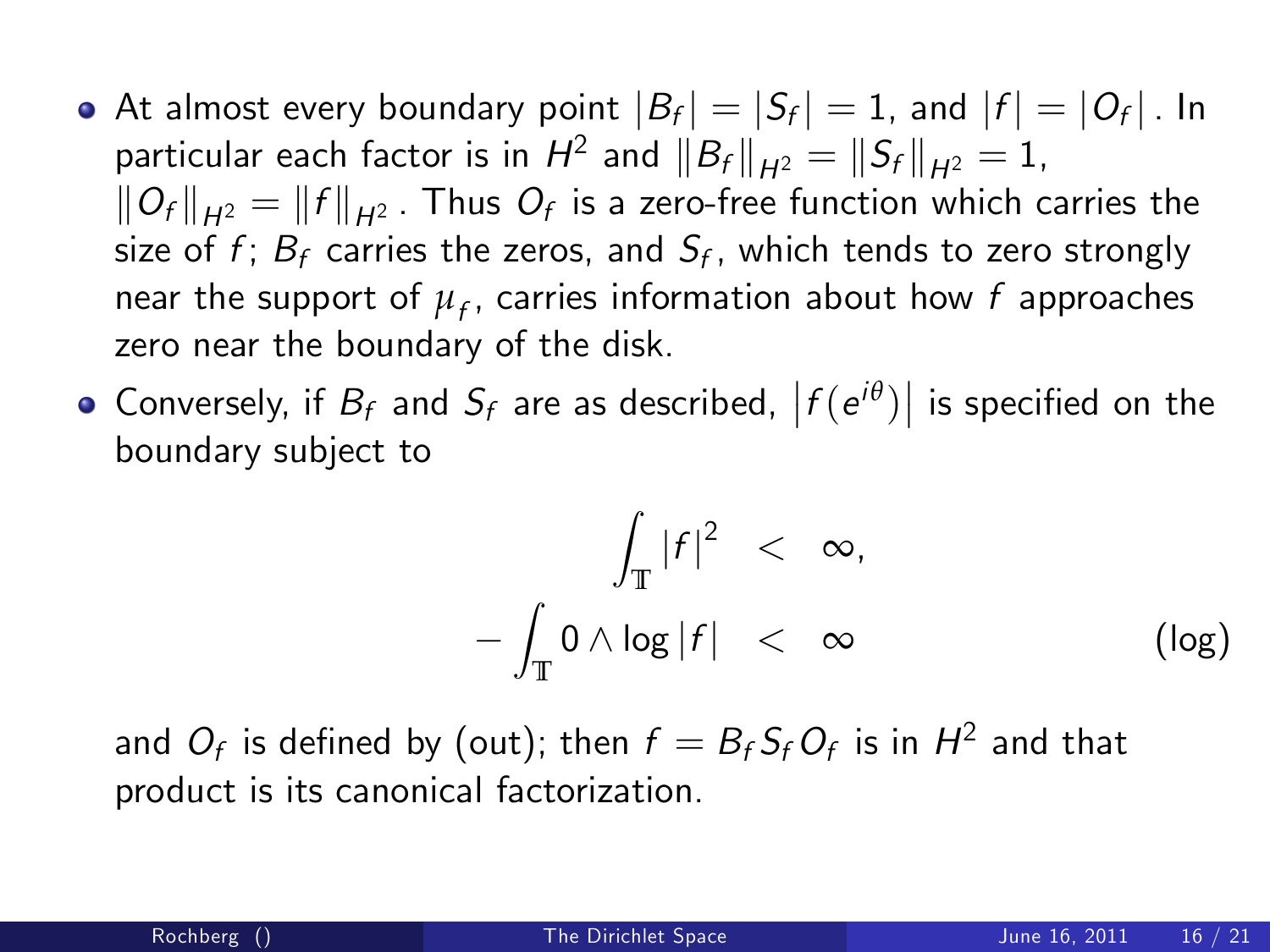- A great deal of Hardy space theory is based on this factorization. There is no truly satisfactory substitute for functions in the Dirichlet space.
- $\bullet$  The Hardy space norm of f is the same as that of its outer factor. Surprisingly, the Dirichlet norm of a function can also be read off from the data in the factorization. We now present that.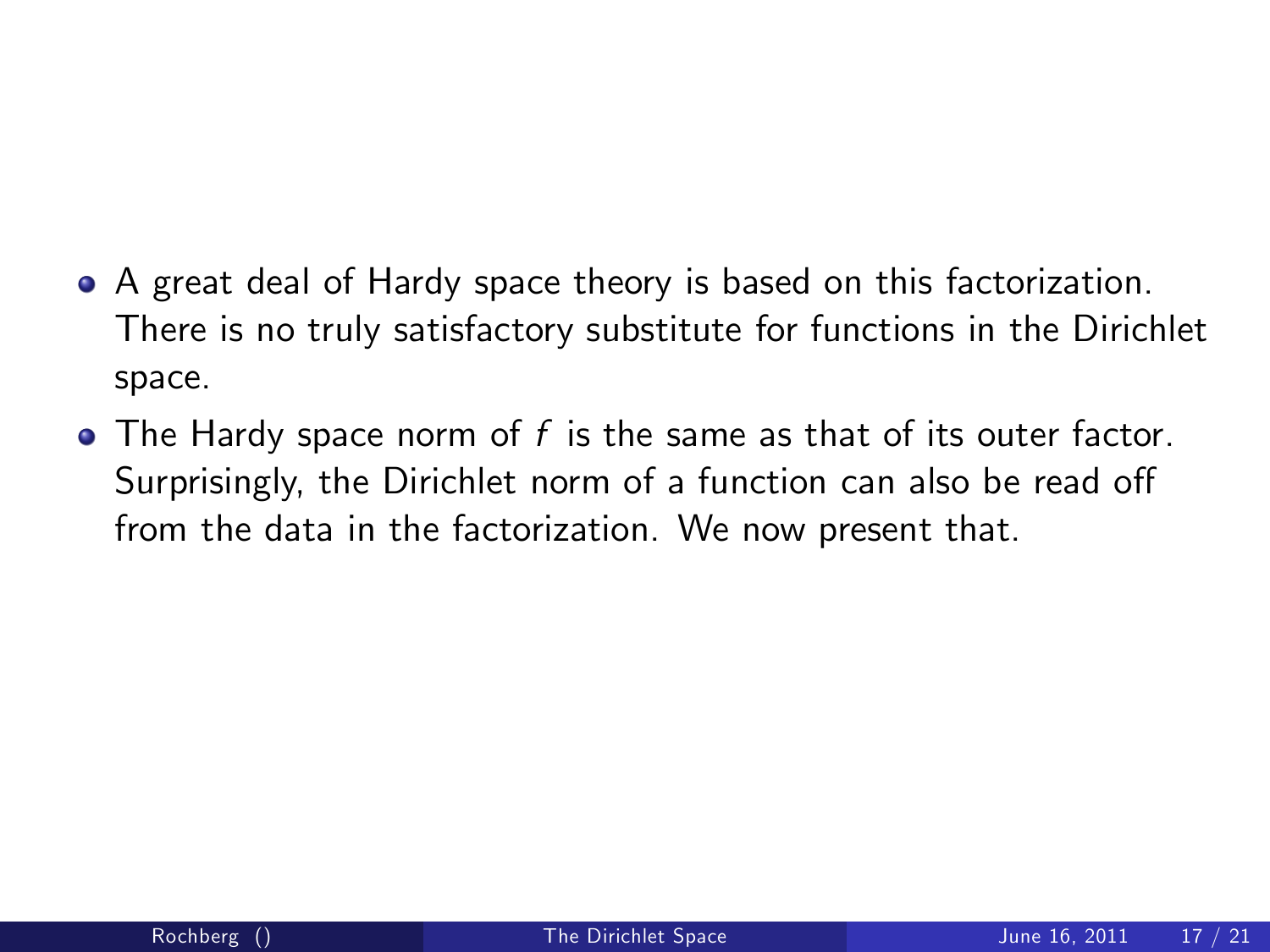#### Carleson's Formula

Suppose we have  $f \in \mathcal{D}$ ,  $f = cB_fS_fO_f$ . For any  $z \in \mathbb{D}$  let  $P_z(e^{i\theta})$  be the Poisson kernel for evaluation at z :

$$
P_{z}(e^{i\theta}) = \frac{1 - |z|^2}{|z - e^{i\theta}|^2}
$$

Set  $u = \log |f| = \log |O_f|$  on  $\mathbb{T}$ . Then (Carleson, 1960)

$$
\pi \mathcal{D}(f) = \int_{\mathcal{T}} \left( \sum P_{z_i}(e^{i\theta}) \right) \left| f(e^{i\theta}) \right|^2 d\theta \qquad \text{(CF)}+ \int_{\mathcal{T}} \int_{\mathcal{T}} \frac{2}{\left| e^{i\theta} - e^{i\phi} \right|^2} d\mu_f(e^{i\theta}) \left| f(e^{i\theta}) \right|^2 d\theta + \int_{\mathcal{T}} \int_{\mathcal{T}} \frac{\left( e^{2u(e^{i\theta})} - e^{2u(e^{i\phi})} \right) \left( u(e^{i\theta}) - u(e^{i\phi}) \right)}{\left| e^{i\theta} - e^{i\phi} \right|^2} d\theta d\phi
$$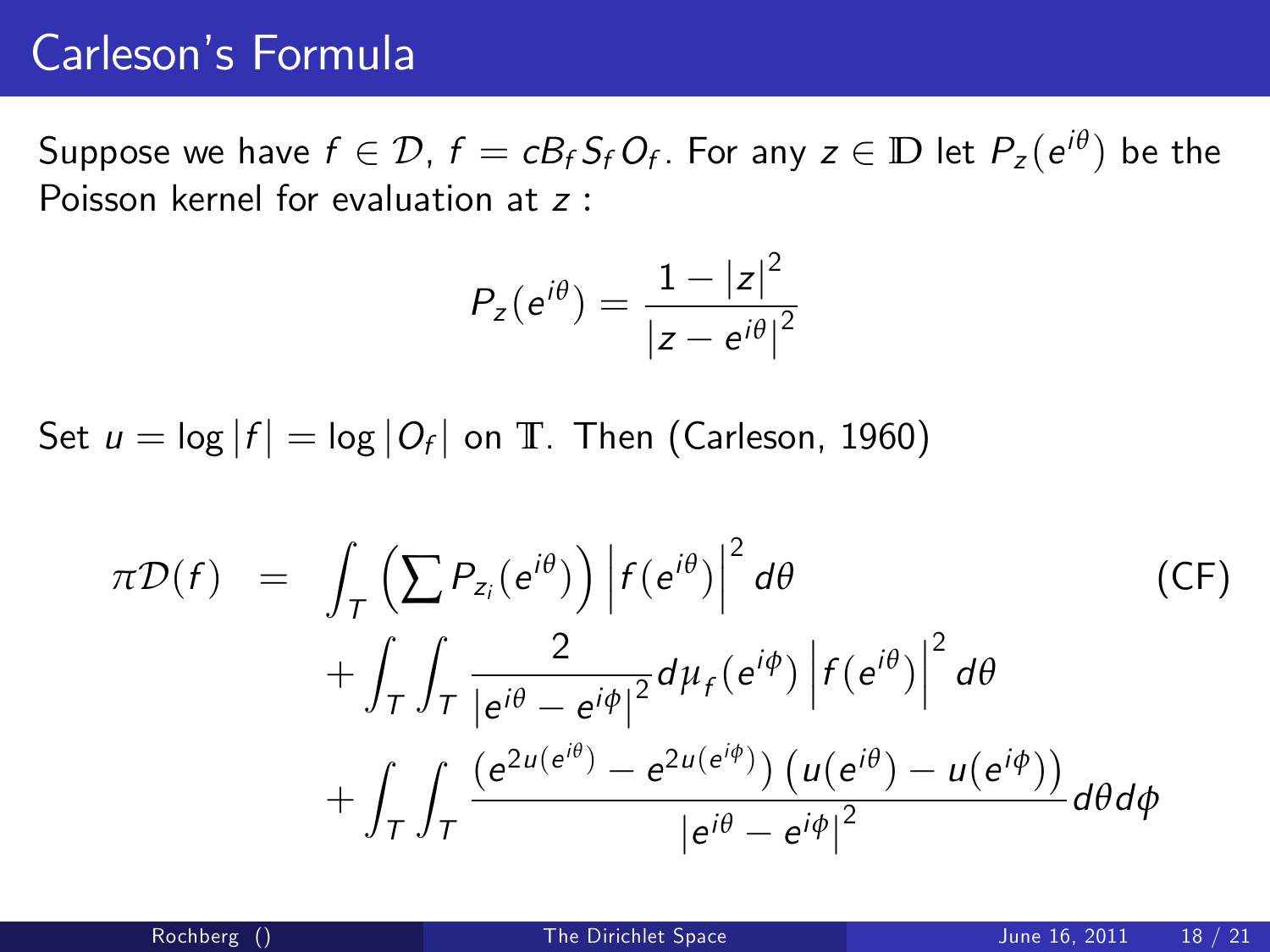- Corollary: The only inner functions in  $\mathcal D$  are the finite Blaschke products. (Set  $|f| = 1$  and use Fubini's theorem.)
- The formula shows that removing factors from the Blaschke product or replacing  $d\mu_f$  by a smaller measure will reduce the size of  $\mathcal{D}(f)$ . In particular if  $f \in \mathcal{D}$  then its outer factor  $O_f \in \mathcal{D}$  and  $\mathcal{D}(O_f) \leq \mathcal{D}(f)$ .
- The formula is valuable tool for constructing and studying functions in the Dirichlet space; we will look at an example later.
- A far reaching generalization of this approach, a formula for the "local Dirichlet integral", has been developed and used very effectively by Richter and Sundberg.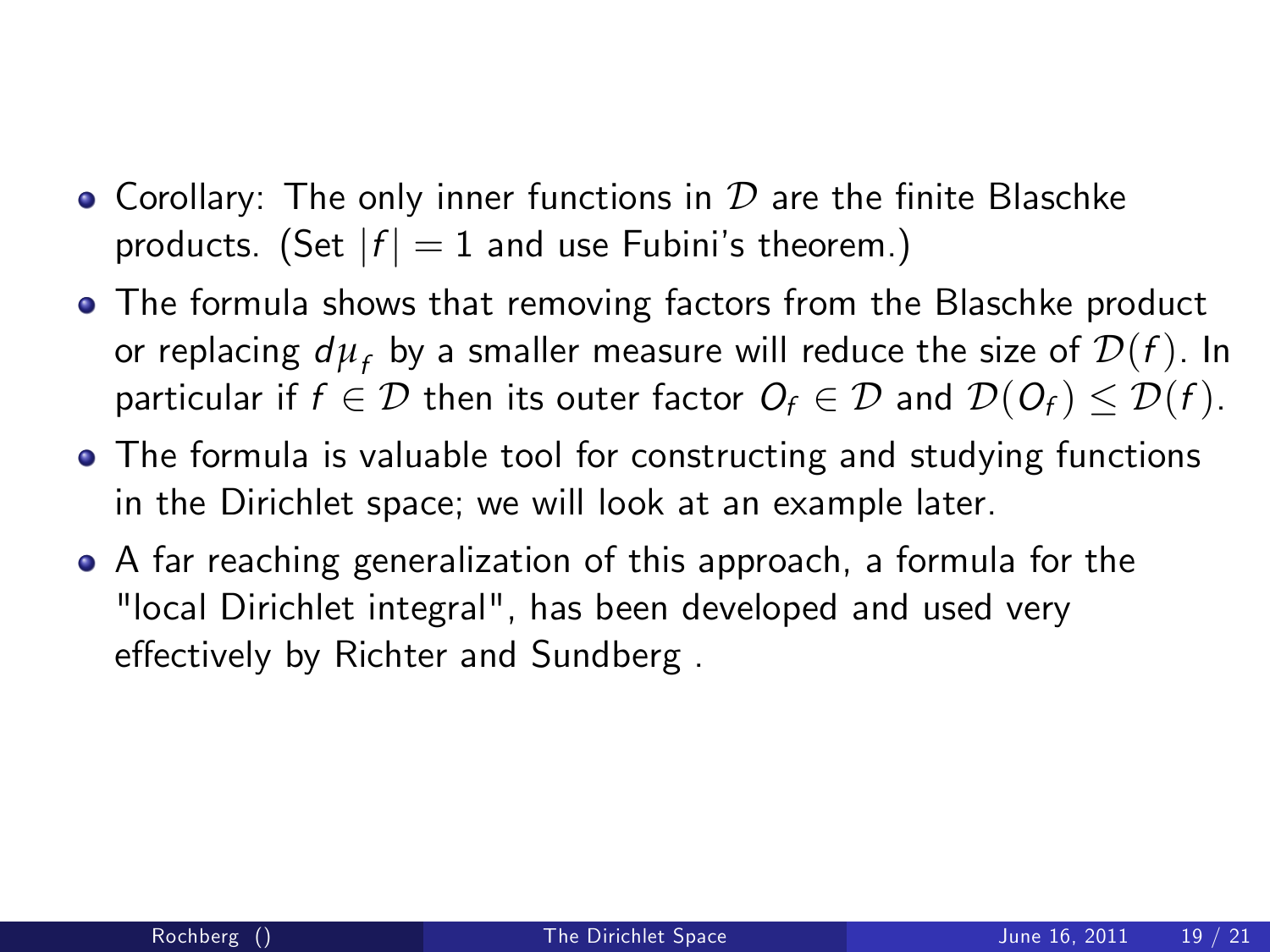- $\bullet$   $\mathcal{D}(f)$  is not a norm on  $\mathcal{D}$ , is is a quasinorm. (Or, if you like, it is a norm on  $\mathcal{D}_0 = \mathcal{D} \ominus \mathbb{C} = \{f \in \mathcal{D} : f(0) = 0\}$ .) and some properties are clearer when working with  $\mathcal{D}_0$  rather than  $\mathcal{D}_1$ .
- $\bullet$  "The Dirichlet space is conformally invariant" = For  $\Phi$  is a conformal automorphism of the disk (a Mobius transformation) define the renormalized composition operator by  $f(z) \rightarrow f(\Phi(z)) - f(\Phi(0)).$ This mapping is unitary on  $\mathcal{D}_0$ . (Recall the geometric interpretation of  $\mathcal{D}(\cdot)$ .)
- Theorem (Arazy-Fisher '86). If K is a Hilbert space of holomorphic functions on the disk which has a quasinorm which is invariant under the full group of Mobius transforms then that quasinorm is a constant multiple of D.